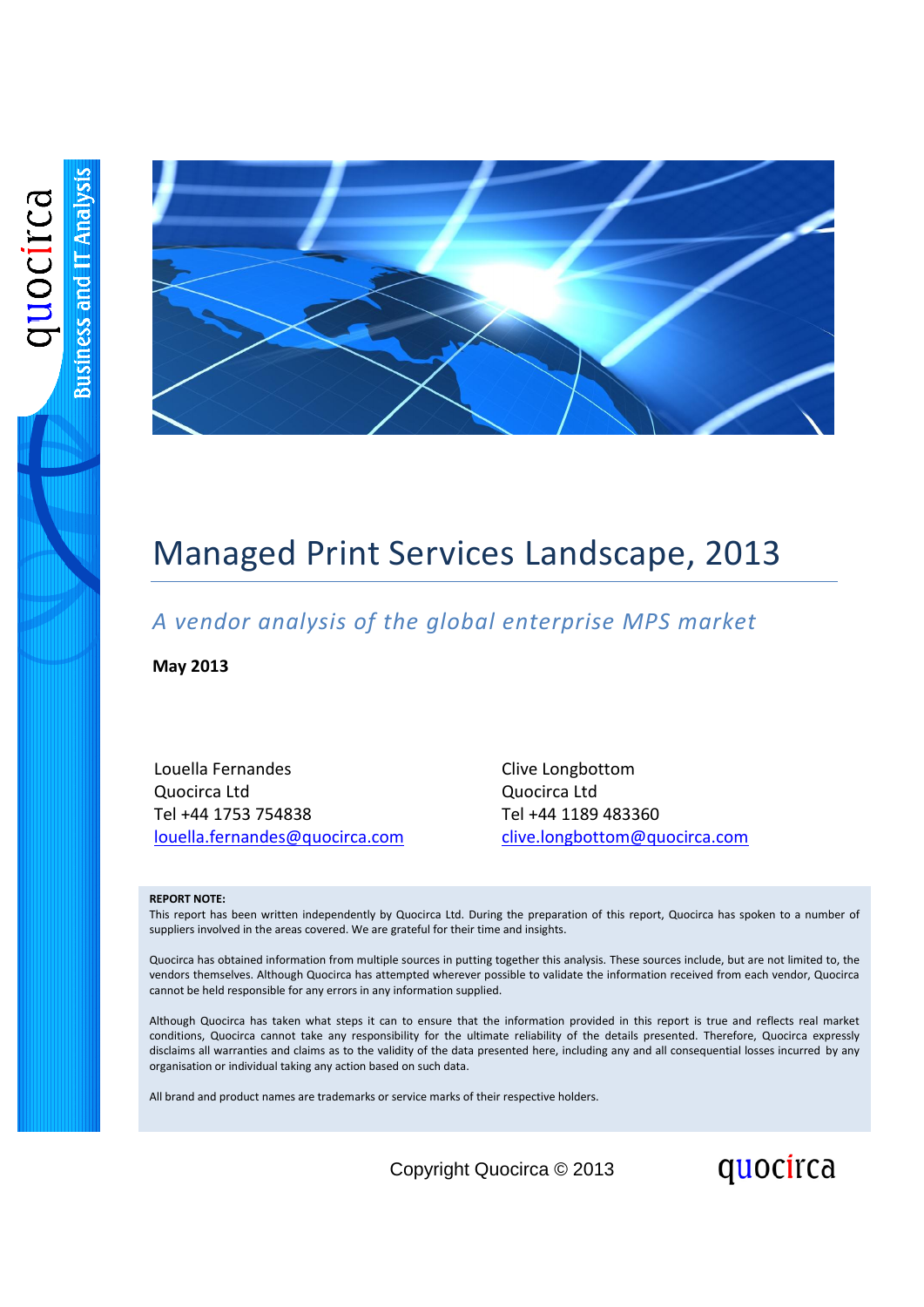# MPS Vendor Landscape

### *EXECUTIVE SUMMARY*

**The managed print services (MPS) market is evolving from the core services of device consolidation and optimisation to one that favours long-term business improvement. As enterprises move to next generation MPS contracts, they are increasingly looking to drive further cost savings and productivity improvements. Digitisation of paper workflows and industry-specific solutions are key differentiators, with leading providers now offering a wealth of business process optimisation capabilities.**

| Leaders provide a breadth of<br>mature MPS offerings                 | Xerox leads in the breadth of its service portfolio, excelling in broad coverage of enterprise<br>offerings across office, mobile, production and off-site commercial environments. HP continues<br>to deepen its MPS footprint, enhancing its mature office print MPS offerings with deeper<br>document workflow services and expanded production print services. HP's ePrint enterprise<br>mobile print platform is a strong differentiator in the market. Ricoh continues to make steady<br>progress in its managed document services (MDS) strategy, strengthening its global enterprise<br>MPS infrastructure. Lexmark shines in the depth of its industry solutions portfolio whilst Canon<br>continues to strengthen its market presence supported by its strong technology portfolio. |
|----------------------------------------------------------------------|-----------------------------------------------------------------------------------------------------------------------------------------------------------------------------------------------------------------------------------------------------------------------------------------------------------------------------------------------------------------------------------------------------------------------------------------------------------------------------------------------------------------------------------------------------------------------------------------------------------------------------------------------------------------------------------------------------------------------------------------------------------------------------------------------|
| <b>Strong performers</b><br>expanding MPS footprint                  | Konica Minolta and Kyocera have made strong progress over the past year, developing and<br>expanding their MPS customer base, particularly in Europe. Konica Minolta has expanded its<br>focus on serving smaller enterprises and made further acquisitions of managed IT service<br>providers to boost its presence in this space. Kyocera is emerging as a credible player in the<br>market with its MDS proposition, which is primarily delivered through its dealer network.                                                                                                                                                                                                                                                                                                              |
| <b>Next generation MPS can</b><br>deliver business<br>transformation | The bar is being raised in terms of what businesses expect from their MPS providers. As<br>businesses enter next generation MPS engagements, service providers are evolving their<br>service breadth to include business process services (BPS) and IT services (ITS). As the MPS<br>market has matured, businesses are now looking beyond the costs savings and efficiency<br>initiatives that can be gained from rationalising the print infrastructure. MPS customers now<br>expect innovation, industry expertise, customised solutions and a commitment to continuous<br>improvement from their providers.                                                                                                                                                                               |
| <b>MPS must support</b><br>enterprise mobility                       | Despite the perception that mobile devices such as tablets may reduce the need for printing,<br>mobility is driving significant changes in the printing landscape. Demand for mobile printing is<br>steadily on the rise, with Quocirca's research revealing that 20% of organisations have already<br>deployed mobile printing as part of their MPS contract, with a further 44% planning to<br>implement this. Many MPS providers now offer integrated cloud-based mobile print platforms<br>that embrace mobile platform diversity, bringing the same level of security and control to<br>printing that applies to laptops and desktops.                                                                                                                                                   |
| Growing adoption of print<br>security                                | Printing is often an overlooked aspect of enterprise security, yet, left unsecured, printers and<br>MFPs can pose significant risks to confidential and sensitive information. Quocirca's research<br>shows that more organisations are deploying, or planning to deploy, secure 'pull printing',<br>which uses authentication to ensure documents are only released to authorised users - at any<br>printer in any location. As well as enhancing security, there are also tangible cost savings<br>through minimising wasteful printing and promoting enterprise mobility. Quocirca expects<br>security and associated offerings to become more integral to MPS engagements in the coming<br>year.                                                                                          |
| From Big Paper to Big Data                                           | Next generation MPS supports big data challenges by accelerating business process<br>improvement through the integration of digital and paper workflows. Big data is becoming a<br>greater focus for many large enterprises struggling to deal with the ever-increasing volumes<br>and diversity of corporate data. The digitisation of paper information is a key element of an<br>organisation's information management strategy and Quocirca believes that MPS providers<br>with mature business process expertise will be best positioned to articulate a strong<br>proposition around big data.                                                                                                                                                                                          |



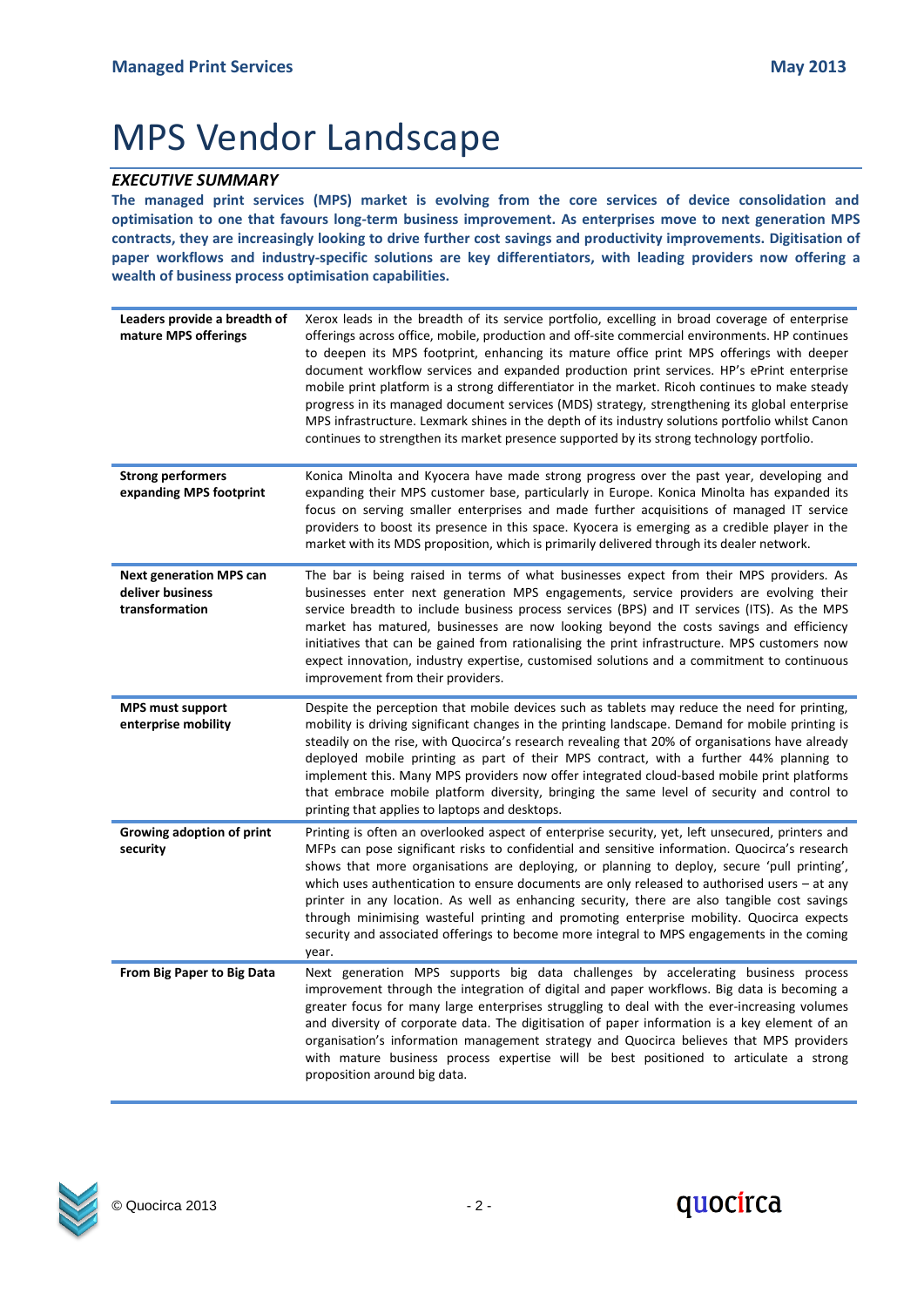## **Table of Contents**

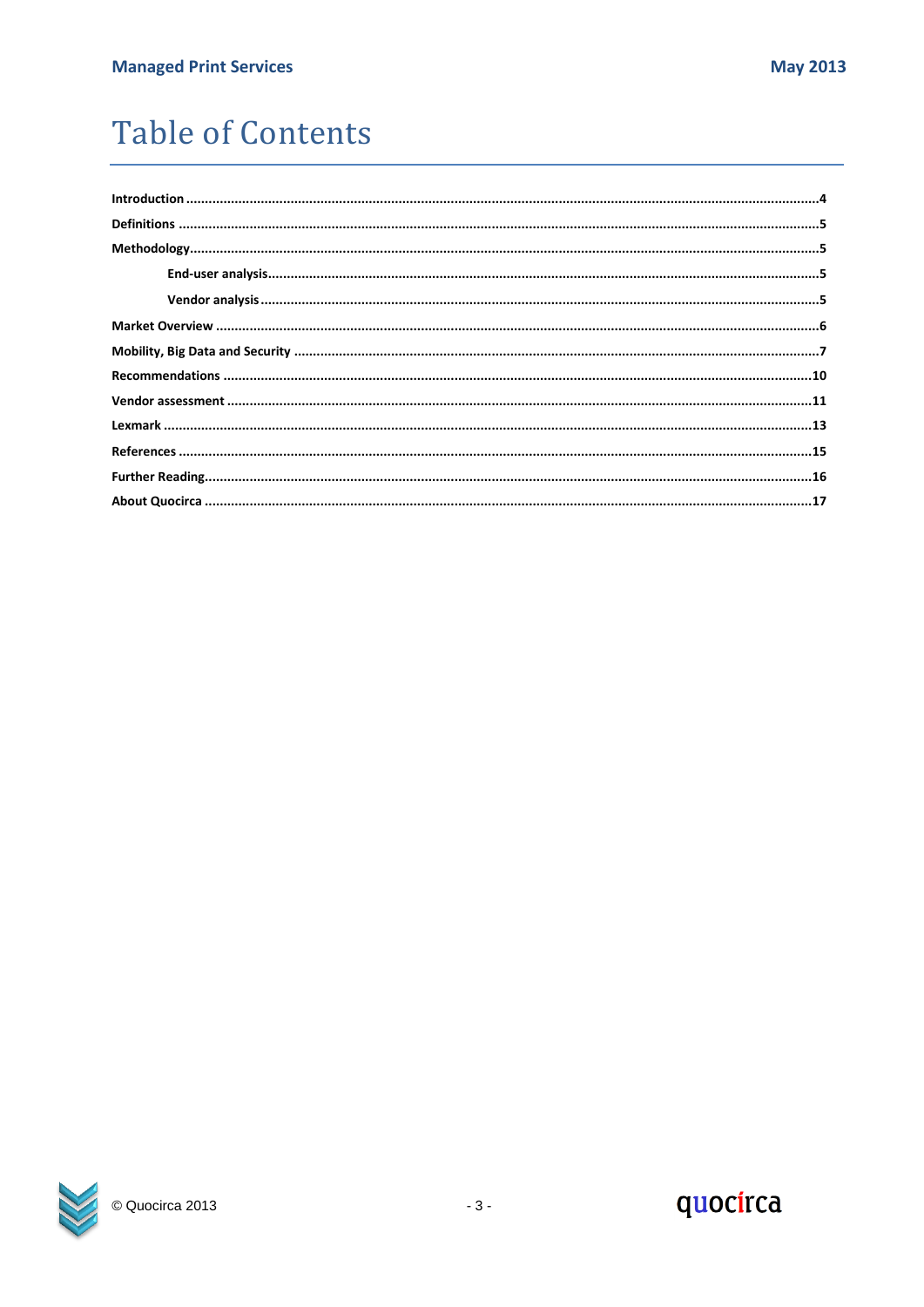### <span id="page-3-0"></span>Introduction

Despite the age of digital communications and prevalence of smartphones and tablets, few organisations actually operate a paperless work environment, with many continuing to rely on printing to support business activities. In Quocirca's MPS study<sup>1</sup>, over half (51%) of organisations indicated printing as critical or very important to their business, particularly in the financial service and public sector industries. Left unmanaged, this reliance on printing can be costly and inefficient. Many organisations operate a printer fleet that may be a mix of devices from different vendors with different supplies, service and support requirements. Such a patchwork of devices not only leads to spiralling costs – both financial and environmental – but can also be a huge productivity drain on IT departments, which are better placed focusing on more strategic activities. Added to this, many organisations may not have print management tools that provide a single view of print usage across their organisation. The adage of "you can't manage what you can't measure" applies well, meaning organisations need visibility of what is being printed, where and by whom.

Consequently, many enterprises have turned to a Managed Print Service (MPS). This is a proven approach to assessing, optimising and proactively managing the print environment in order to lower costs and improve productivity and efficiency while reducing risk. MPS is gaining wider adoption, particularly amongst large enterprises. A recent Quocirca study<sup>2</sup> across the UK, France and Germany revealed that, overall, 20% of enterprises were already using an MPS with 40% planning to adopt one in the next two years. Quocirca estimates that by 2015 over half of enterprises will be using MPS.

The market is certainly gaining maturity with larger organisations the most advanced in their MPS journey. In Quocirca's MPS survey, three quarters of very large organisations (over 10,000 employees) have been using MPS for over three years, compared to 41% of midmarket organisations (1,000 – 5,000 employees).

Larger organisations tend to be further along their MPS journey, with some entering their second or third generation contracts. These organisations are looking for opportunities to drive further cost savings and productivity improvements. In Quocirca's survey, 51% indicated that they have moved beyond MPS to encompass business process improvement.

In a flat and commoditised hardware market, MPS is certainly helping hardware vendors increase revenue and capture page volumes by proactively managing the print environment – which may be characterised by either standardised/single vendor or multibrand fleets. Today the market is characterised by a diverse range of offerings from leading printer/copier manufacturers who deliver MPS directly or through their channel partners.



**Figure 1. How long has your organisation been using MPS?**

However, as the market reaches maturity, there is increasingly little to differentiate the core MPS offerings, which has created a level playing field. MPS providers are not only having to adapt their business models to address the new era of flexible and mobile working, but also extend their services beyond the walls of office printing. Consequently, many MPS providers are offering enhanced services that include centralised print services, business process services (BPS) and IT services (ITS). Meanwhile, big data is becoming a greater focus for many large enterprises struggling to deal with the diverse and everincreasing volumes of data that are being processed. Quocirca believes that as MPS evolves into broader business process optimisation through digitisation of paper workflows, it will play a more essential role in an enterprise's overall information strategy.

This report discusses some of the key market drivers for MPS and examines the competitive landscape for MPS. It draws on enduser research with 140 enterprises (over 1,000 employees) using MPS across the UK, France, Germany and the US.



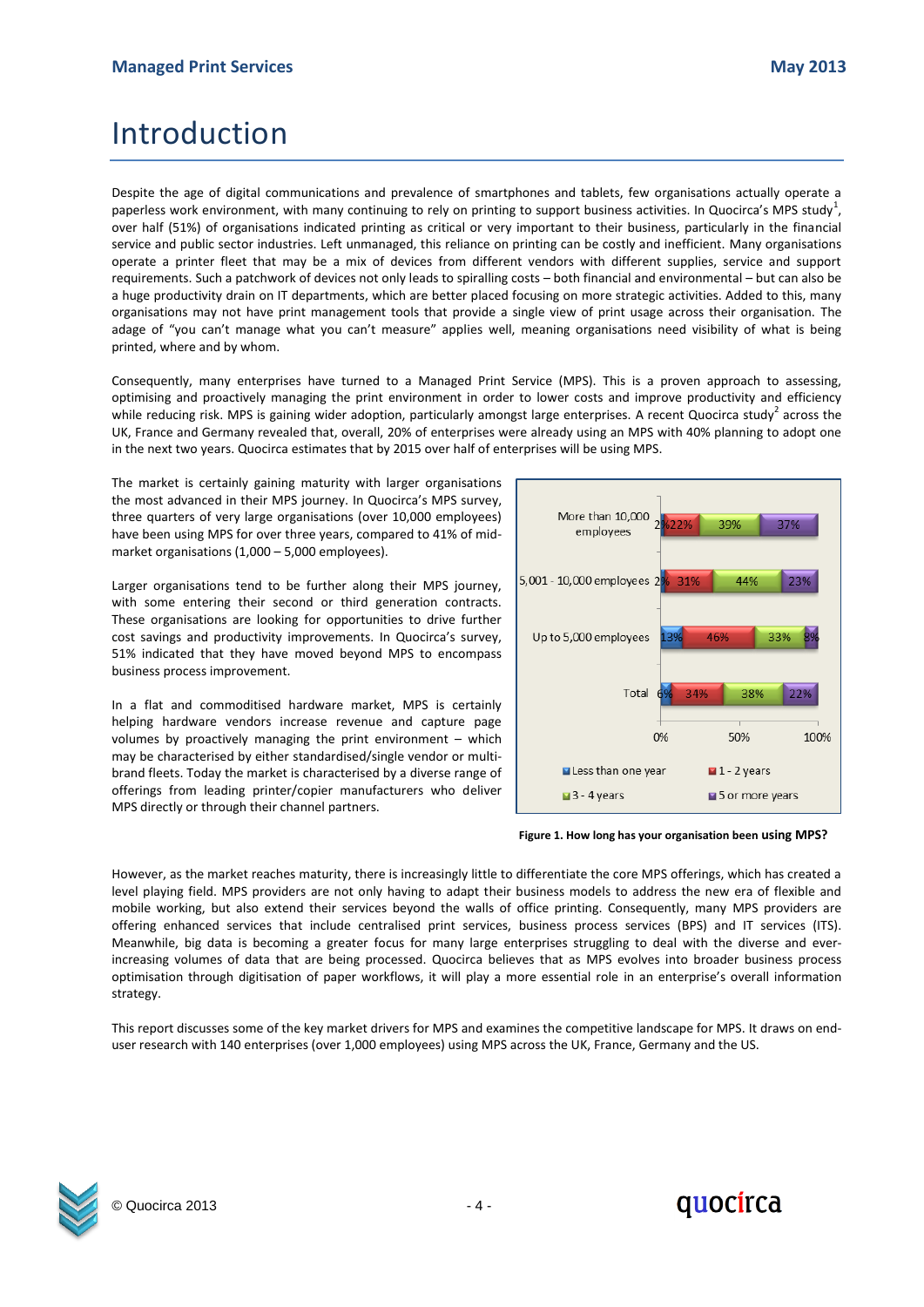### <span id="page-4-0"></span>Definitions

Quocirca defines a "managed print service" as the use of an external provider to assess, optimise and continuously manage an organisation's document output environment in order to lower costs and improve productivity and efficiency while reducing risk. MPS allows organisations to reduce costs and improve efficiency by rationalising the print environment. It also leverages existing investments in multi-function peripherals (MFPs) while continually monitoring usage so that the optimised infrastructure continues to meet business needs.

MPS covers a number of service areas across three broad categories:

- **Assessment** a review of the current print environment to provide recommendations for a rationalised print environment and provide an estimate of potential future savings. Assessments range from basic on-line assessments to full workflow assessments. Environmental impact analysis and document security assessments may also be included.
- **Optimisation** device rationalisation and consolidation to improve user-to-device ratios and development of print policies to develop a governance framework for a full enterprise MPS, including change management and deployment and transition.
- **Management**  continuous process improvement, business reviews, SLA monitoring, remote management and workflow improvement.

These services fall under Quocirca's definition of MPS when the vendor takes over responsibility for delivery under a contract of three years or more in length. Such activities may also involve the transfer of people or assets to the vendor or provider.

## <span id="page-4-1"></span>Methodology

### <span id="page-4-2"></span>**End-user analysis**

Quocirca conducted an end-user survey with senior IT managers located in the UK, France, Germany and the US, from 140 enterprise companies with 1,000 or more employees. This survey was conducted by telephone and fielded during March and April 2013.

#### <span id="page-4-3"></span>**Vendor analysis**

Quocirca has included the following MPS providers in this study: Canon, HP, Konica Minolta, Kyocera, Lexmark, Ricoh and Xerox. Vendor selection was according to:

- **Experience and skills in providing MPS services:** all providers had to demonstrate a strong record of delivering MPS.
- **Geographical delivery capability**: each provider was required to have the capability to deliver global services.

Each MPS vendor was requested to complete a written submission detailing its strategy, capabilities and customer references to ensure key facts and figures were captured. These submissions were followed up with vendor interviews. The quantitative and qualitative inputs from the vendor research were analysed by Quocirca in order to determine each vendor's score against a list of criteria for market presence and completeness of offering. Each score is on a scale of 1 to 5, where 1 is weak and 5 is very strong. This evaluation of the MPS market is intended as a starting point only. Please note that Quocirca's scoring is based on an un-weighted model although prospective buyers may wish to weight the scores to meet their own specific needs.

The full market report, with detailed vendor rankings can be purchased directly from Quocirca. Please contact [Louella.Fernandes@quocirca.com](mailto:Louella.Fernandes@quocirca.com) for more details.



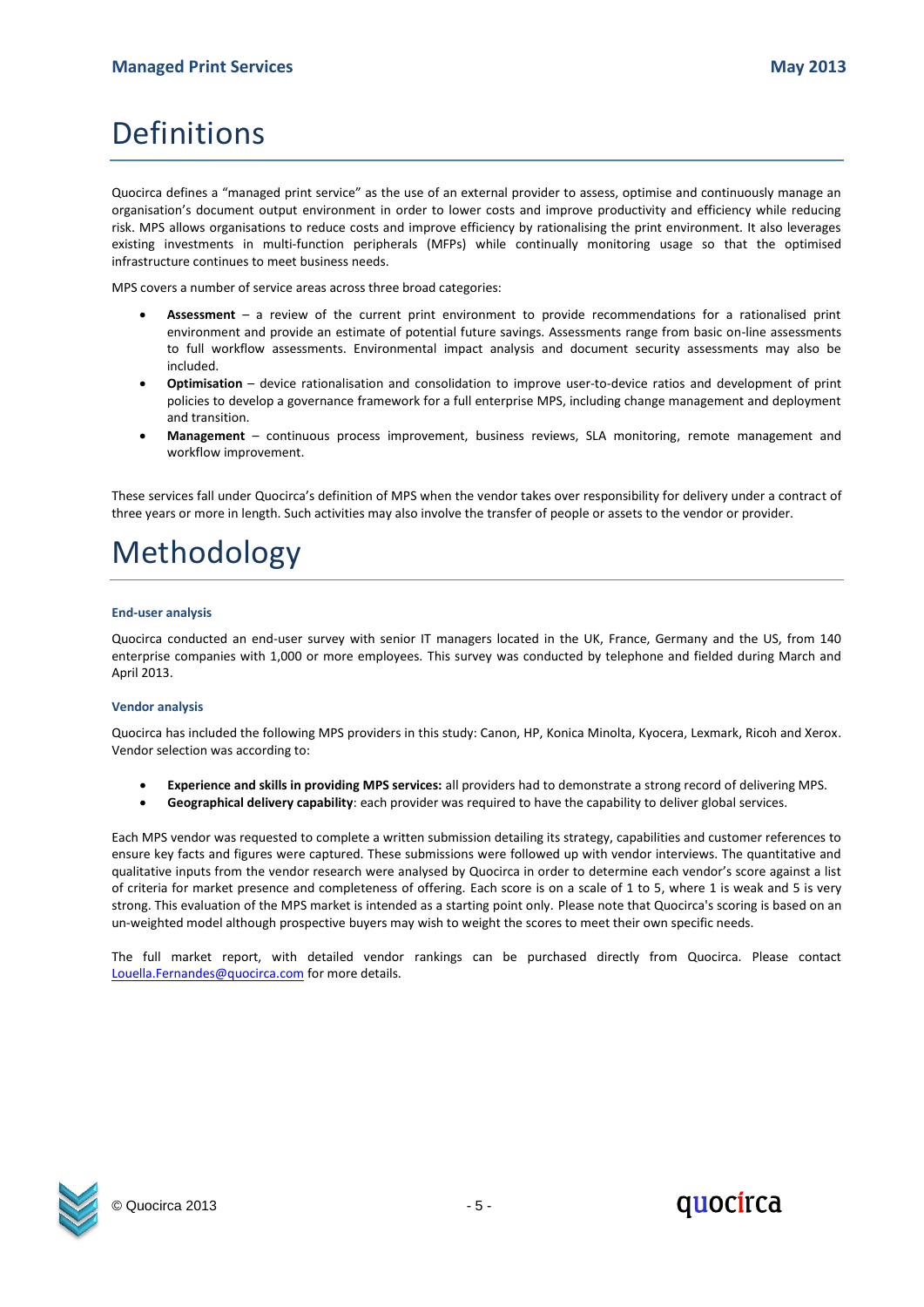### <span id="page-5-0"></span>Market Overview

The MPS market continues to gain maturity, with the majority of large organisations having used MPS for over three years. It is these organisations that are seeing the most success with MPS, having moved beyond the first phase of device consolidation to incorporate broader document workflow solutions, which can improve productivity as well as minimise wasteful printing. At the early stages of an MPS contract it is most common to operate a multi-vendor fleet, however there are significant efficiencies to be gained by moving to a standardised fleet. Quocirca's research revealed that although three quarters of organisations currently operate a mixed fleet, around half of these plan to move to a standardised fleet.

MPS enables organisations to gain predictable expenses as contracts typically wrap hardware, service, support and consumables into a monthly payment. This is often based on a cost-per-page basis depending on predicted print volumes. This monthly fee enables costs to become predictable as spend is moved from capital expenditure to operational expenditure. To avoid penalties for printing above minimum volumes, a detailed assessment is a vital element of an MPS to ensure that printing usage is accurately forecast through the term of the contract. Many providers are expanding their range of services to include environmental, document security and document workflow assessments. Large enterprises that operate a complex and heterogeneous printer fleet stand to benefit most from this as they move to an optimised printer fleet.

Quocirca's survey reveals that the top driver for moving to MPS is cost reduction, followed by predictable expenses (Figure 2). MPS can significantly reduce costs – both financial and environmental - by consolidating the printer fleet, replacing out-dated single function printers with modern, energy-efficient multi-function devices (MFDs). These devices, with capabilities to scan, route and store documents, can act as sophisticated document processing hubs. Through the use of sophisticated print management tools, MPS can support effective printing practices to reduce waste, for example by enforcing rules that limit use of colour printing, apply default duplex printing and deploy secure printing by user authentication at the device.

The manual, often ad-hoc, tasks of ordering toner, ink and managing service contracts can be a huge administrative burden on organisations operating an unmanaged print infrastructure. MPS contracts are often based on stringent SLAs that can improve service reliability, whilst providers also deliver proactive service and support, along with automated supplies replenishment, which alleviates the management burden on IT, freeing resources to focus on core business activities.



**Figure 2: How important are the following drivers in motivating a move to a managed print service? (Where 1 = unimportant to 5 = very important)**



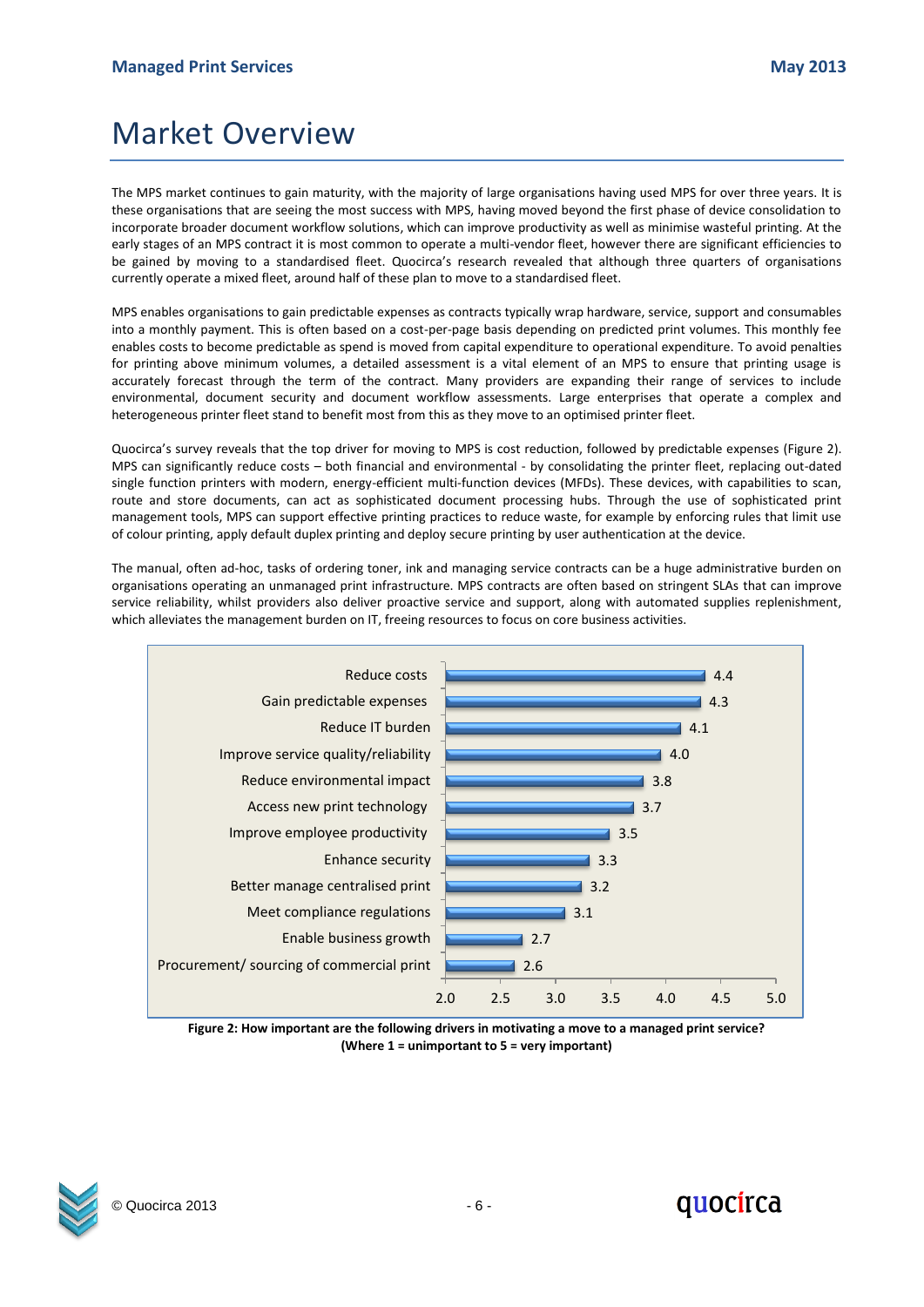## <span id="page-6-0"></span>Mobility, Big Data and Security

There are a number of trends that will serve to shape the managed print services market over the next few years.

### **Mobility and the cloud**

The consumerisation of IT, due in part to 'bring your own device' (BYOD) initiatives, is accelerating the adoption of smartphones, tablets and other mobile devices in the workplace. Although the widespread adoption of these devices is fuelling predictions of the demise of printing, it is also conversely opening up new opportunities for printing, as the need shifts from the desktop and laptop to mobile devices. Quocirca's research reveals that whilst, overall, 51% agree that the use of tablets is reducing the need for printing, there is healthy interest in the adoption of mobile print solutions. Quocirca believes that with mobile users increasingly accessing corporate applications from their mobile devices, rather than laptops or desktop PCs, there is a need for convenient and flexible printing to ensure users remain productive. Quocirca's study indicated that the deployment of mobile printing has increased since 2012. Currently 20% of organisations have deployed a mobile printing solution as part of their MPS contract, an increase from 15% in 2012. A further 44% are investigating or planning to implement a solution within the next 24 months. Interest is stronger amongst larger organisations, with 48% of organisations with over 5,000 employees indicating that they have already deployed mobile printing (Figure 3).



**Figure 3: What is the level of interest in including mobile print within your MPS contract (i.e. printing from mobile platforms)**

#### **Big data – transforming big paper with business process improvement**

Big data refers to a diverse and ever-growing set of data - enterprise data, transactional data, and social media data – which needs to be integrated and analysed to help organisations develop deeper insights into their business. Part of the big data equation that may be overlooked is the amount of data that resides on paper. Many organisations still rely on paper to support a variety of business-critical processes – for instance, mortgage applications, insurance claims, tax returns or patient records. This paper dependence is costly, risky and inefficient.

As organisations try to reduce costs, improve process efficiency and establish compliance with various government legislation and industry regulations (e.g. SOX, HIPAA, Data Protection Act), digitising paper documents becomes an important first step in the optimisation of information workflows. When captured at the point of origination, paper documents can be directly integrated into business-critical processes so that both digital and paper information is integrated and can be accessed in one place at any time. In this way, paper documents become part of the wider big data picture, which enables organisations to extract value from information to support faster decision making, for instance through business intelligence or big data analytics.

Such business process optimisation can also help organisations better leverage existing investments in MFPs, which are often not fully utilised as document capture and management devices. Deploying workflow tools through document capture, routing and management software can help leverage investments in MFPs and enable these devices to become document processing hubs.



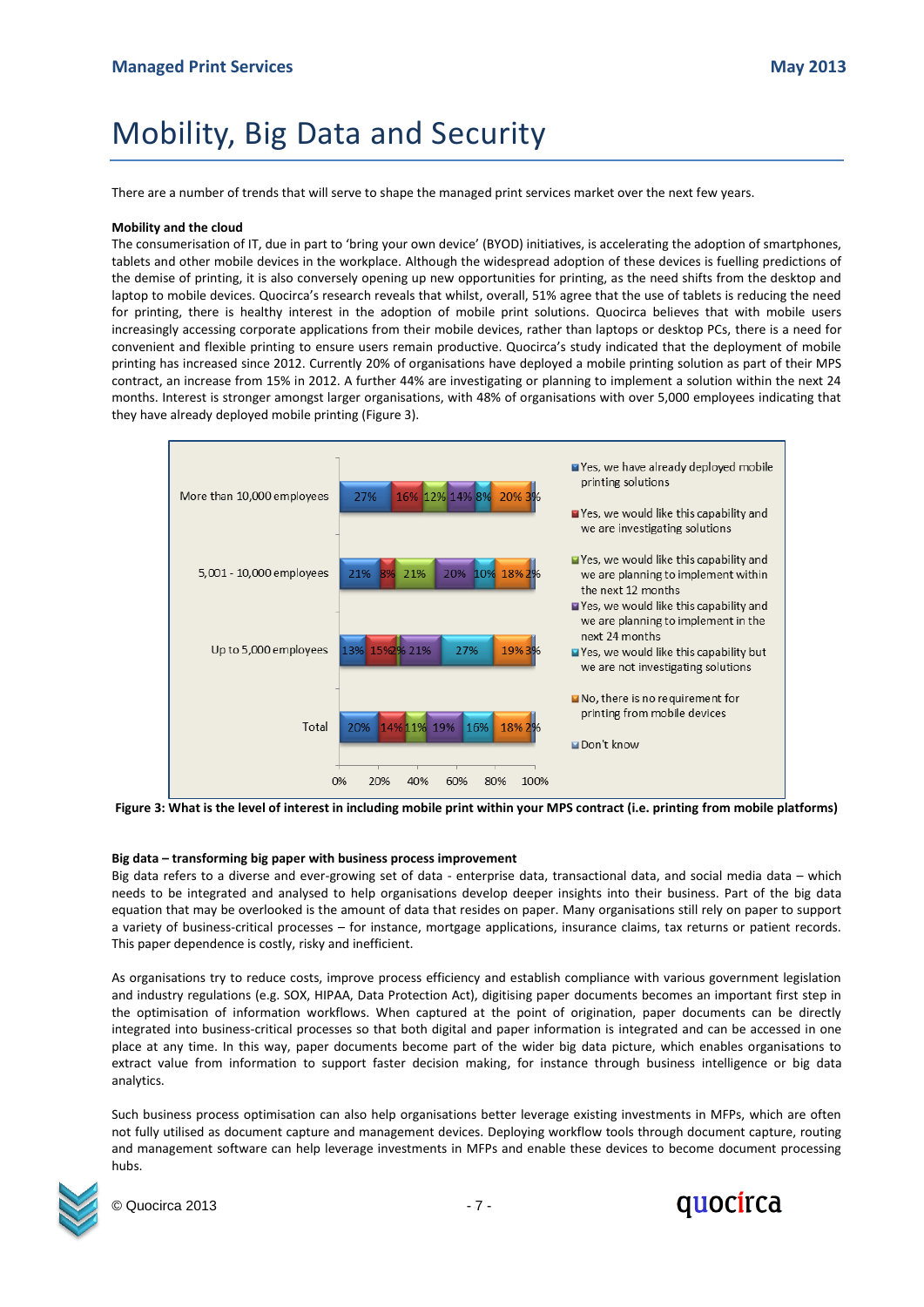### **Managed Print Services May 2013**

Many MPS providers already offer discrete industry-specific services to automate manual processes such as electronic invoicing, mortgage application processing and health records management. Quocirca believes the benefits of transitioning from paper to digital workflows plays well to the big data challenges that large enterprises are facing. As such, MPS providers that offer business process services (BPS) are particularly well positioned in this space, and Quocirca recommends looking for MPS providers who have mature business process expertise supported by industry-specific offerings.

### **Security**

Many businesses are exposed to potential data breaches in their print environment by not implementing adequate security controls for networked printers and MFPs. Consequently, documents often remain unclaimed in output trays or may be picked up by an unauthorised individual. This leaves businesses exposed to data losses – in Quocirca's 2012 Print Security Study amongst 150 enterprises with over 1,000 employees in the UK, France and Germany, 63% of businesses admitted they had experienced one or more print-related data breaches. Given the financial and legal ramifications of a data breach, businesses cannot afford to be complacent.

MFPs must be treated as any other networked IT device, and secured in order to safeguard sensitive information, employee and customer privacy and to meet regulatory compliance requirements. One of the simplest ways to implement secure printing is through 'pull printing', which releases documents upon user authentication at any networked MFP. This enables a user to print a document at any device on the corporate network, promoting mobility and eliminating unwanted printing.

Quocirca's 2013 MPS study shows that organisations using MPS are strongly aware of the need for print security. Almost 60% of respondents indicated that some form of security is included in their MPS contract (Figure 4), with the highest prevalence shown in the financial and government sectors. Secure printing solutions are most likely to be included/planned in large enterprise MPS contracts – around 70% of organisations with more than 5,000 employees have secure printing, compared to 42% of organisations between 1,000 and 5,000 employees.



**Figure 4: Are print security solutions included/planned to be included in your MPS contract?**

Quocirca believes that security needs to become a standardised part of MPS contracts, for all sizes of organisation. Smaller enterprises may be reluctant to invest in additional costly pull printing software but, implemented effectively, secure printing solutions not only enhance security but also reduce costs – both financial and environmental - by minimising paper and other consumables wastage.

#### **Extended services – the print room, business process services (BPS), IT services (ITS)**

As the MPS market gains maturity, organisations moving beyond first generation engagements have often reached the end of their cost-cutting phase and are now looking for innovation to drive more business value. MPS providers are extending their services beyond office printing to encompass the print room, business processes and the IT infrastructure. For organisations managing a print room in-house or using outsourced providers, there are significant benefits to be gained by using a single MPS provider for both the office and the print room. Quocirca's research reveals that although less than 20% of organisations use a single MPS provider for both environments, there is certainly interest in doing so, particularly amongst organisations with more



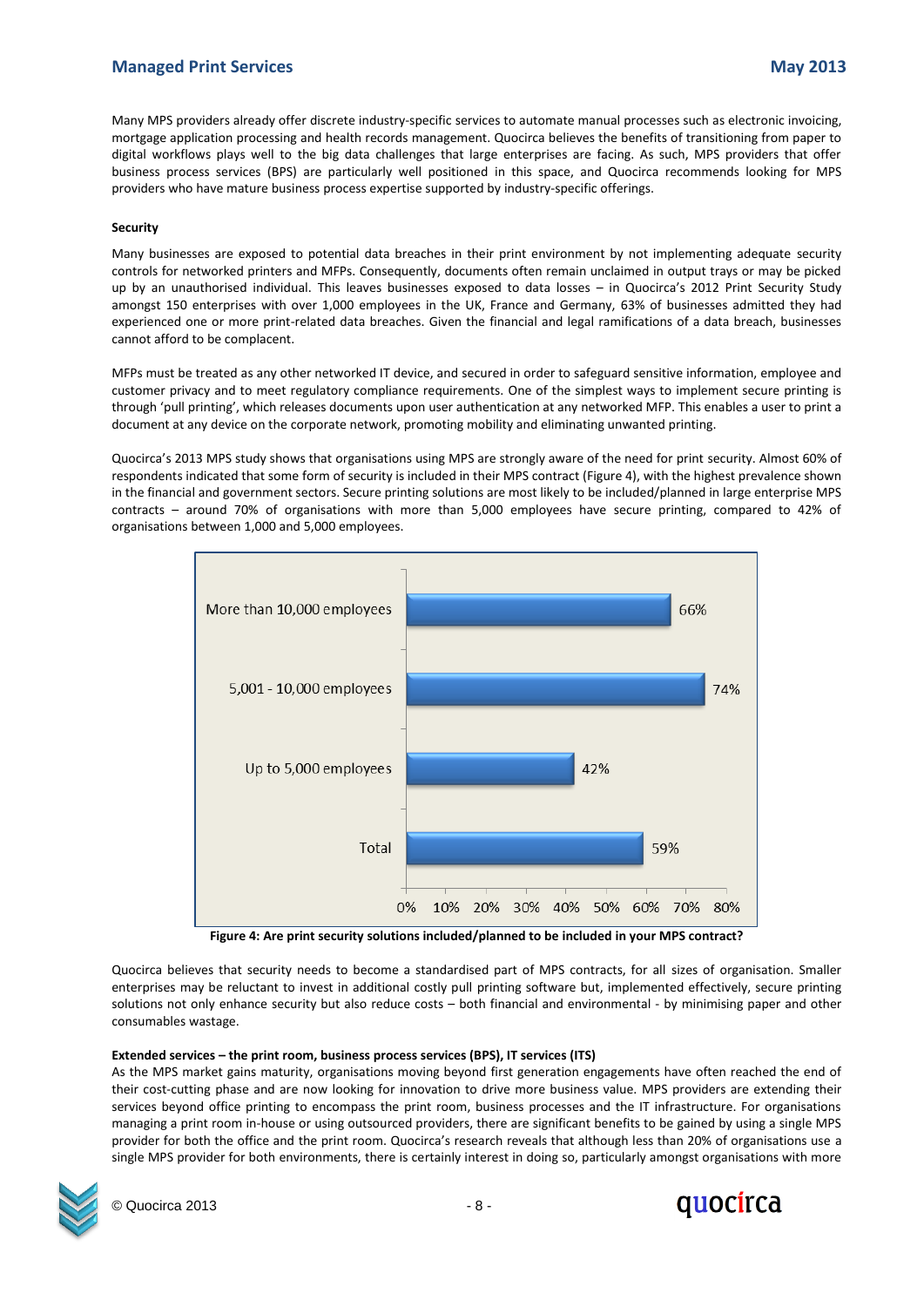### **Managed Print Services May 2013**

than 10,000 employees. In this segment, almost 50% plan to investigate a single provider to manage both environments. Production print devices are often poorly utilised in the print room, and integrated production workflow tools can enable complex print jobs to be re-routed from office printers to the print room, ensuring better overall use of devices. Certainly, for large organisations with high volume production printing needs, Quocirca recommends considering a single provider to drive better utilisation of production devices and take advantage of cloud-enabled production print services as appropriate.

Leading MPS providers are more commonly offering BPS as part of wider MPS engagements, helping enterprises automate paper-dependent processes such as payroll, claims, mortgage processing and accounts payable, which are full of timeconsuming, transaction-based tasks that can stifle productivity. Quocirca's research<sup>1</sup> shows reasonable interest in using a single provider for MPS and BPS. Currently 13% indicated they already use a single provider, with 20% very interested.

Although some MPS providers are promoting their IT services (ITS) capabilities as an extension to their MPS offerings, Quocirca's research shows that there is currently little uptake of these services. However, larger organisations do show some interest, with almost 43% either currently or planning to investigate using a single provider for ITS and MPS. Perhaps the strongest opportunity for MPS providers is to support print-related IT tasks such as print server management and help desk integration. Whilst organisations may not be looking at this immediately, there is certainly an expectation that MPS providers can take a broader role in the future (Figure 5).



**Figure 5. Do you see your MPS provider taking a broader role in managing your IT infrastructure in the next 2 to 5 years?**

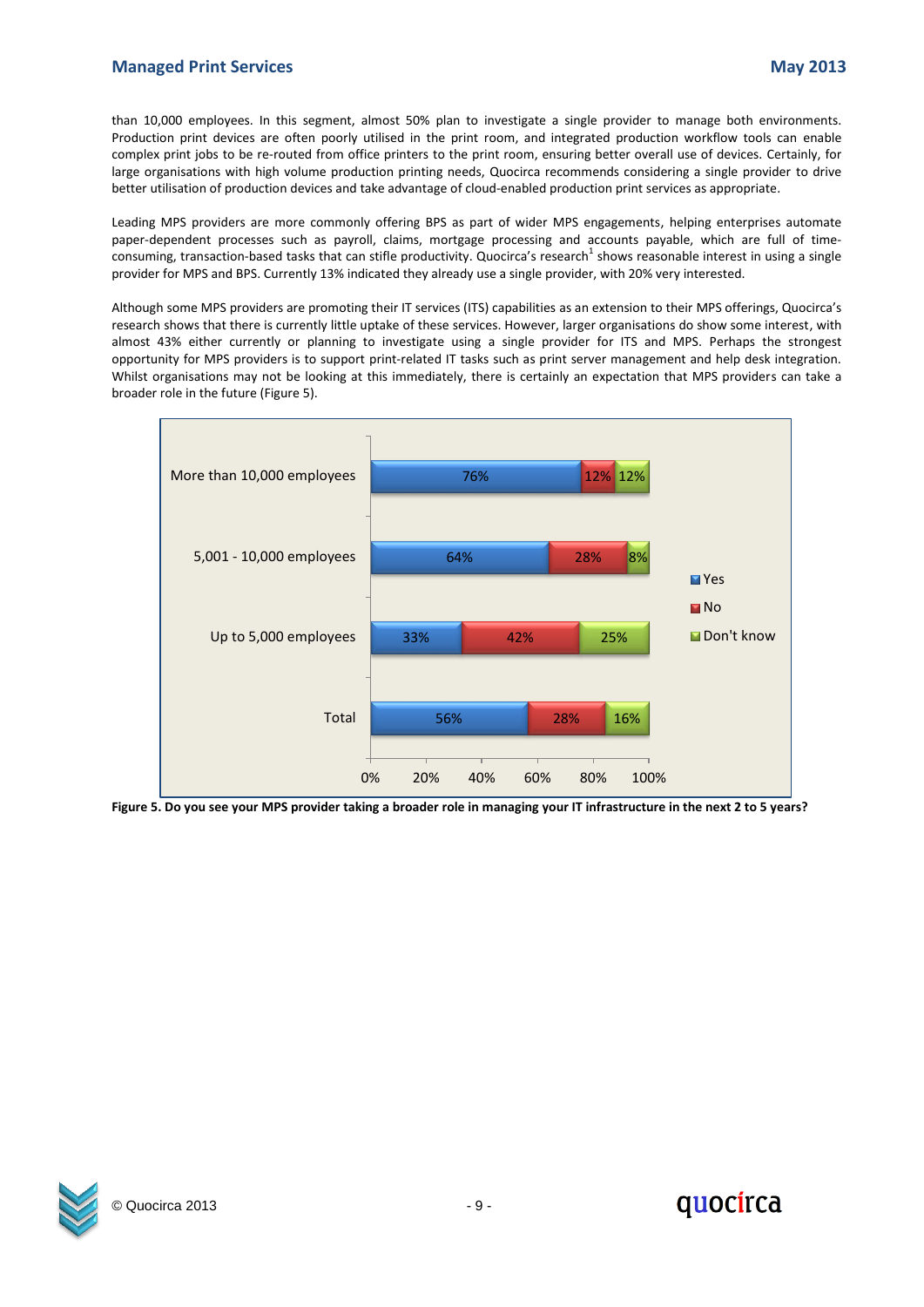### <span id="page-9-0"></span>Recommendations

Quocirca recommends that MPS buyers consider the following when evaluating a managed print service.

- **Breadth and depth of assessment services.** A detailed assessment is the foundation of an effective MPS and should take a holistic view of all print-related processes. At the minimum, this should include a full document assessment that analyses print usage across the enterprise. Additional assessment services to consider include environmental and document security assessments. Some vendors also offer document workflow assessment services, which are vital for identifying business process improvement opportunities. A comprehensive assessment will ensure the greatest opportunities for cost savings and productivity improvements over the long term of a contract.
- **Business and process knowledge.** MPS is extending beyond the enterprise print environment to address the requirements of mobile and remote workers, as well as to encompass IT infrastructure and business process outsourcing. By leveraging the synergies of managed print services (MPS), business process services (BPS) and IT services (ITS) through a single provider, enterprises can drive business process innovation, which pays continuous dividends. Industry-specific solutions are becoming a key differentiator for MPS providers, and MPS providers should fully leverage existing investments in MFPs, which can be integrated with key business processes such as HR, legal, and finance and accounting. Leading MPS solutions allow seamless integration of MFPs with such vertical applications, optimising paper workflow and improving productivity.
- **Integrated and secure mobile strategy.** Although BYOD is often a catalyst for mobile printing, it can also lead to employees using untested or unsecure consumer mobile printing software. As this can present a security risk when printing sensitive or confidential information, the best approach is to implement an enterprise mobile printing platform that enables employees and guest users to print securely from any mobile device to any printer or MFP in the organisation. The diversity of mobile operating systems means MPS providers offer a range of mobile printing solutions, some which are delivered as a private cloud service. Quocirca advises organisations to adopt secure mobile printing capabilities today to support existing requirements and to prepare for the eventual broader adoption of mobile devices. When deployed as part of an MPS platform, organisations can ensure that mobile printing does not fall under the radar and can be tracked and reported on in the same way as printing from the desktop or laptop computers.
- **Flexibility.** As a business continually adapts to the marketplace, next generation MPS agreements should be adaptable as well – in terms of the commercial offering, contract terms, staffing and delivery location. When agreeing on the service offering, negotiate for the flexibility to incorporate new solutions. For example, next generation MPS may look to take advantage of evolving technologies such as software as a service (SaaS), web-based technologies, open standards, cloud computing, business intelligence and ITIL-based process methodologies to ensure that business objectives continue to be met throughout the duration of the contract.
- **Mature service level agreements and governance.** Next-generation SLAs are based on business drivers, and have to be driven by the value associated with them. SLAs have to be flexible, and the MPS provider must use analytics to be able to advise on future needs with sufficient notice – and to offer a range of different approaches based against the customer's own risk profile, balancing risk, cost and perceptions of added business value. Continuous improvement and best practices focus must be integral to the MPS provider and inherent in the expectations set out in the contract. Much of this relies on robust business intelligence, which provides comprehensive analytics across print related business processes.



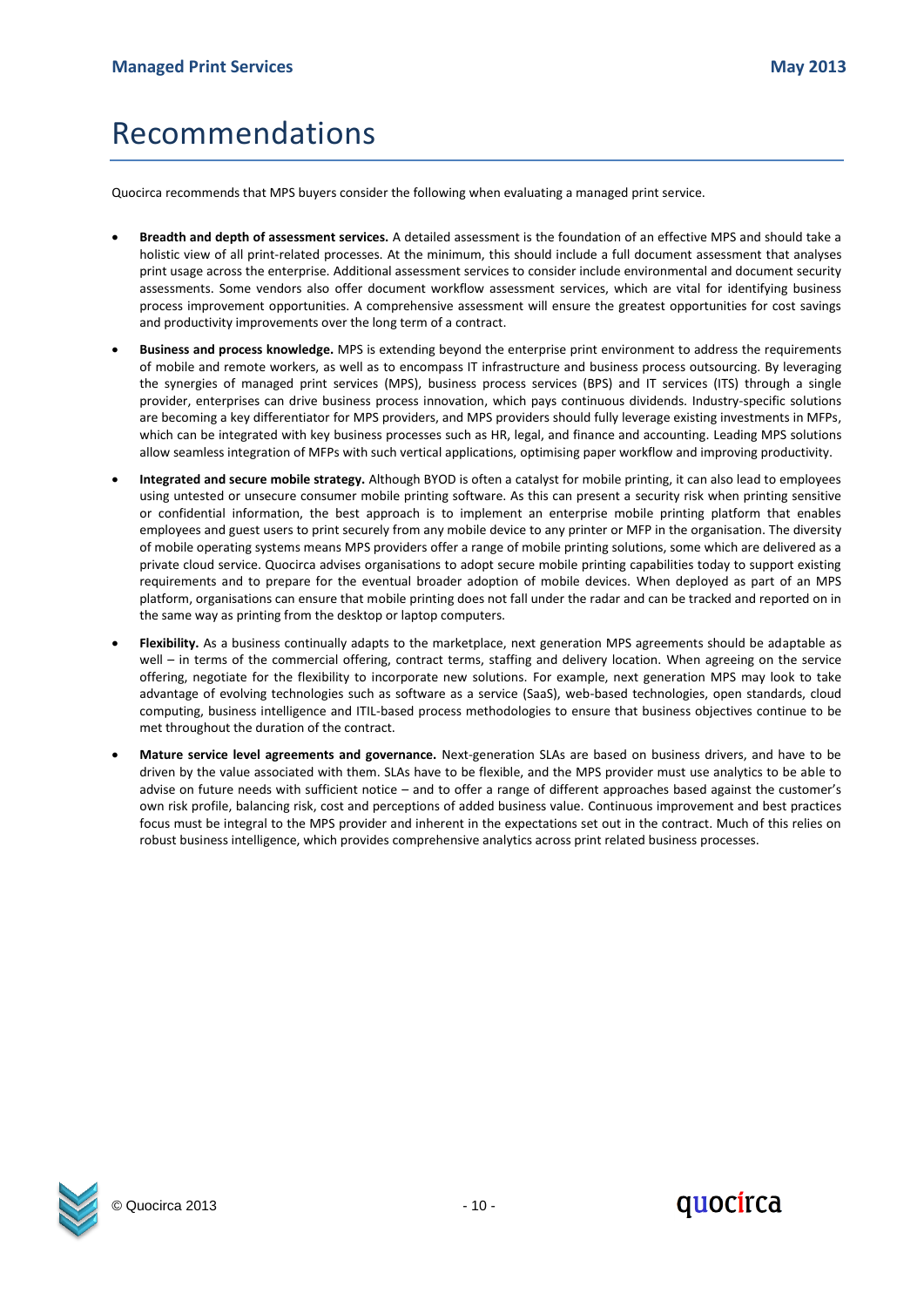### <span id="page-10-0"></span>Vendor assessment

Quocirca has created a vendor scorecard for each MPS provider, based on a range of criteria that determines an overall score for market presence and completeness of offering. Each score is on a scale of 1 to 5, where 1 is weak and 5 is very strong. This evaluation of the MPS market is intended as a starting point only. Please note that Quocirca's scoring is based on an unweighted model although prospective buyers may wish to weight the scores to meet their own specific needs.

### **Market presence criteria**

- **Enterprise customers:** the strength of the vendor's European enterprise customer base.
- **Strategy:** how comprehensive is the vendor's MPS strategy, the quality of its overall value proposition and its evolutionary vision for MPS?
- **Maturity of offerings:** how long has the vendor been active in the market, how developed are its offerings?
- **Geographic reach:** a vendor's geographic reach, either directly or through partners or channels.
- **Overall financial strength:** a vendor's overall financial position and assessment of the scope for future investment in its MPS offering.
- **MPS revenue and growth:** European MPS revenue and growth over the past year.
- **Market credibility:** the effectiveness of vendor initiatives to promote its brand, increase awareness of its service offering and influence market development. Also includes the clarity, differentiation and internal/external consistency of the vendor's market messages.
- **Alliances and partnerships:** The strength of the vendor's partner and alliance network.
- **Investment and dedicated resources:** The vendor's investment in its MPS portfolio, resources and its innovation that will add improvements in approach, process or service offering.

### **Completeness of offering**

- **Modularity of services:** the flexibility and scalability of the service portfolio to provide a customised offering.
- **Breadth and depth of service offering:** the range of services available, including complementary ones such as business process outsourcing (BPO), IT outsourcing (ITO) and document process outsourcing (DPO).
- **Help desk capabilities:** centralised help desk capabilities and integration, remote diagnostics and support.
- **CRD/production printing:** print room/production printing services to support high volume printing requirements.
- **Multi-vendor support and maintenance:** the vendor's ability to service and support third party products.
- **Mobile printing support:** capabilities to support mobile workers, either through mobile device printing or pull printing/authenticated secure printing.
- **Document workflow integration:** integration with third party products and services.

Figure 6 represents Quocirca's view of the competitive landscape for printer and copier vendors that deliver enterprise MPS. A vendor's market position is indicated by the size of the bubble, based on estimates of customer base. An indication of the growth in each vendor's position is shown by a (+), (-) or (=). The following categories are used to reflect a vendor's position:

- **Market leaders:** vendors that lead the market in both strategic vision and depth of service offering. Leaders have made significant investments in their service portfolio and infrastructure and are supported by strong delivery capabilities.
- **Strong performers:** vendors that have established and proven offerings supported by demonstrable customer success.
- **Contenders:** vendors that have service offerings that are currently being aligned on a global or European basis. Contenders are typically investing in resources, infrastructure and partnerships to expand market coverage.
- **Emerging:** vendors that are in the process of developing MPS offerings or offer MPS on a regional basis.



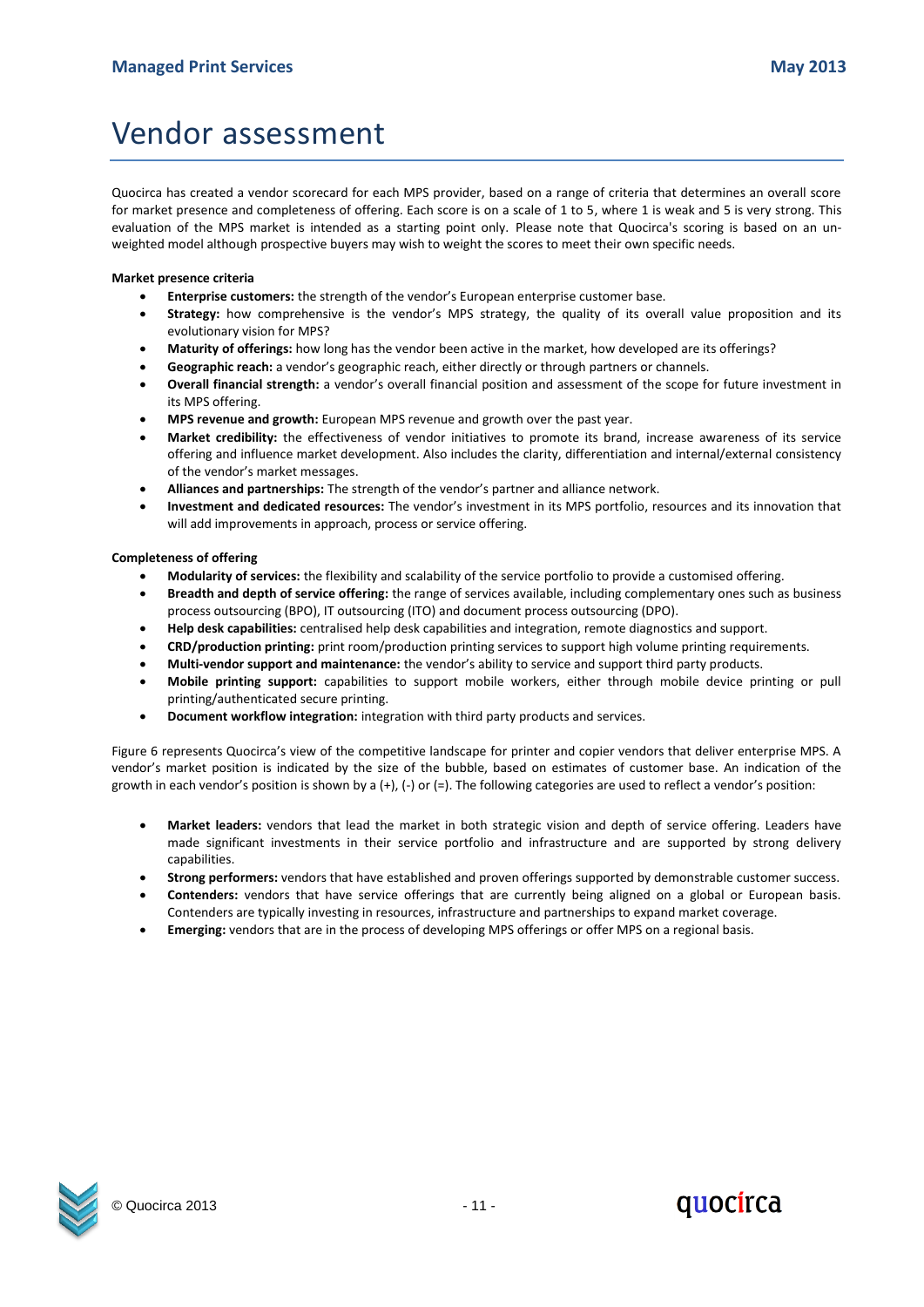

### **Figure 6: Quocirca MPS vendor positioning**

*\* Customer base: Please note that enterprise customer figures and estimated devices under management have been considered when determining customer base bubble size.*



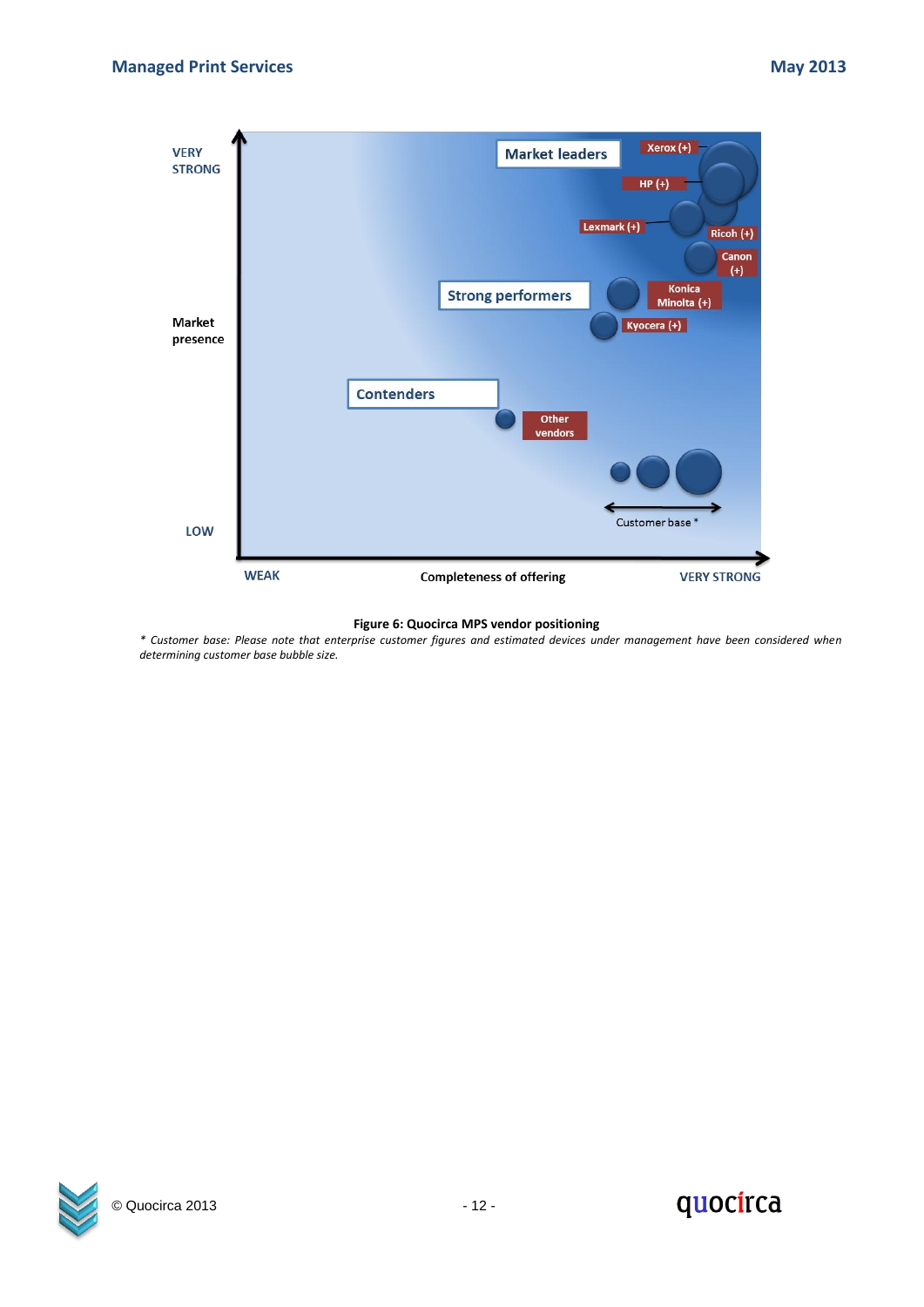### Lexmark

<span id="page-12-0"></span>Lexmark has retained a leadership position in Quocirca's review of the MPS market in 2013. It is a well-established player in the MPS market, having offered MPS through its worldwide services organisation for over 13 years. Lexmark's MPS strategy is focused on providing a holistic MPS offer covering central office and distributed environments. It has strong expertise with very large multi-national enterprises with thousands of devices heavily distributed across many locations and countries.

Lexmark's on-going focus on delivering business process improvement has been boosted by an acquisition-filled year in 2012. This is paying dividends, helping Lexmark to dominate the market when it comes to integrated industry solutions across a range of vertical markets. Lexmark's MPS total contract value is over \$7bn and in 2012 it enjoyed worldwide MPS growth of more than 15%, with European growth of 16%. Lexmark's global presence and wide range of large, multi-national enterprise customers, coupled with its consistent MPS revenue growth, positions Lexmark well to further grow its presence in the market. Lexmark is working on strengthening its MPS brand profile by embarking on an aggressive brand marketing campaign in 2013. In an increasingly competitive market with vendors more focused on their business process expertise, Lexmark will do well to drive awareness of its mature and sophisticated business process services (BPS) skills and further grow its mindshare in the market.

#### **Global presence and delivery**

Lexmark has wide geographic coverage, operating in 170 countries. Its global MPS platform is based on a single-system infrastructure supported by standardised processes. This system enables Lexmark to provide advanced global analytics and reporting, which is increasingly becoming a value differentiator amongst MPS providers as the scope and size of MPS engagements grow.

In the past 24 months, Lexmark has secured 15 new MPS contracts with Global/Fortune 500 customers, displacing incumbent providers in each case. A large proportion of Lexmark's business involves multi-country MPS implementations, and this capability for distributed delivery is a key strength. Customer wins in 2012 include AmBev (Worldwide), Tesco (EMEA), Nordea (Nordics), an international retailer (42 countries), a top 20 manufacturer (31 countries) and a top 5 worldwide bank.

#### **Leading industry expertise**

Lexmark's resources are aligned and focused by industry vertical, which has enabled it to dominate in certain industries, particularly retail where it has 9 of the top 10 global retailers. It is also strong in financial services where it has 8 of the top 10 global banks as customers. By virtue of having ownership of all its technology, along with its industry focus, Lexmark is able to deliver customised services to its customers that may be more challenging for its larger competitors.

#### **Lexmark MPS Summary**

**Approach**: Fully flexible and modular suite of MPS services. Multiple offers available from basic MPS through to fully outsourced service

**Target market:** Lexmark provides MPS to both Enterprise and SMB customers around the world. Notably it has a large number of international, large multi-country MPS engagements.

**Geographical coverage:** Lexmark Global Services has a presence in over 170 countries worldwide

**Route to market:** Lexmark sells MPS to large enterprises via its direct sales and operations teams and indirectly through authorised channel partners.

**Alliances:** Lexmark has global partnerships with IBM, Dell and Fujitsu and also partnerships with large systems integrators.

**Devices under management:** More than 850,000

**Customer base:** More than 4,000 customers worldwide

By not relying on multiple third party products for both industry and horizontal offerings, Lexmark is able to deliver a strongly integrated MPS and solutions platform. Customers often cite the responsiveness of Lexmark as one of its key strengths. Lexmark should continue deepening its industry focus capabilities to support advanced business process improvement as customers look to further cost savings and productivity improvements from their next generation MPS contracts.

#### **Acquisitions boost business process expertise**

Lexmark continues to strengthen its business process expertise through acquisitive investment. Since 2010, Lexmark has completed eight acquisitions, advancing its workflow, intelligent capture and content management capabilities. Of particular note was its acquisition of Brainware, which gives Lexmark stronger intelligent capture and document classification capabilities. This is currently a key differentiator for Lexmark, and should help Lexmark drive broader MPS engagements that encompass advanced document workflow. The most recent acquisitions include Twistage, a cloud platform for managing video, audio and image content and AccessVia, a signage platform targeted at the retail market.

### **Investment in mobile printing platform**

Lexmark has integrated cloud-enabled services across its MPS offerings. The Lexmark Solutions Platform provides a cloud-based foundation for a range of print management solutions, which include Lexmark Print Release for mobile capture and printing. Lexmark is seeing growing interest in incorporating mobile print within MPS contracts. It is able to offer customers an integrated mobile printing platform across a multi-vendor fleet, avoiding the complexity of integrating multiple third party mobile print applications.

#### **Summary**

Lexmark continues to advance its MPS capabilities beyond printing, enabling customers to drive further cost savings and efficiencies through business process automation. Lexmark's growing software portfolio will be key to it expanding its MPS



© Quocirca 2013 - 13 -

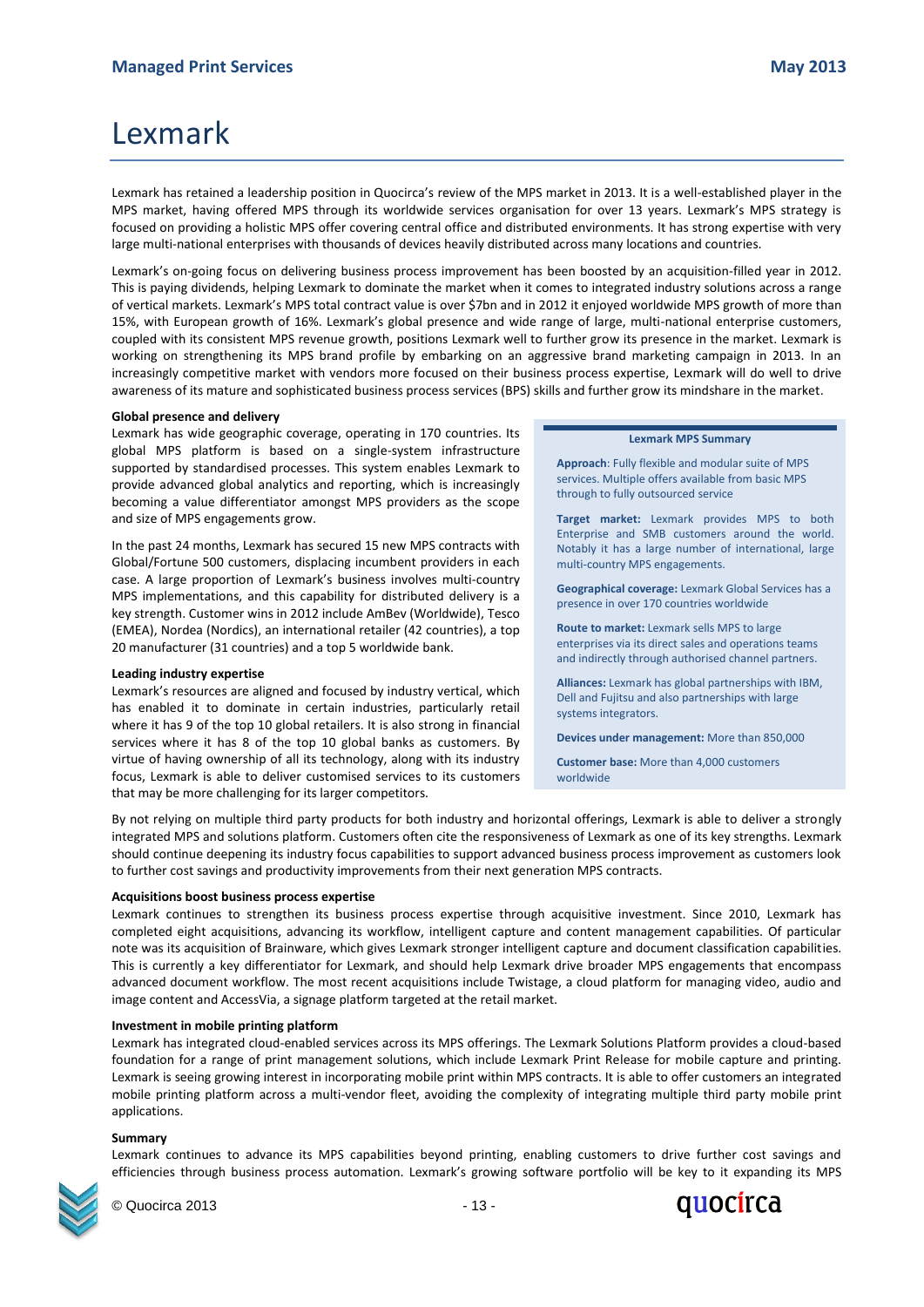engagements and with competitors rapidly enhancing their document workflow and industry solution specific portfolios, Lexmark will need to ensure it continues its momentum in this area.



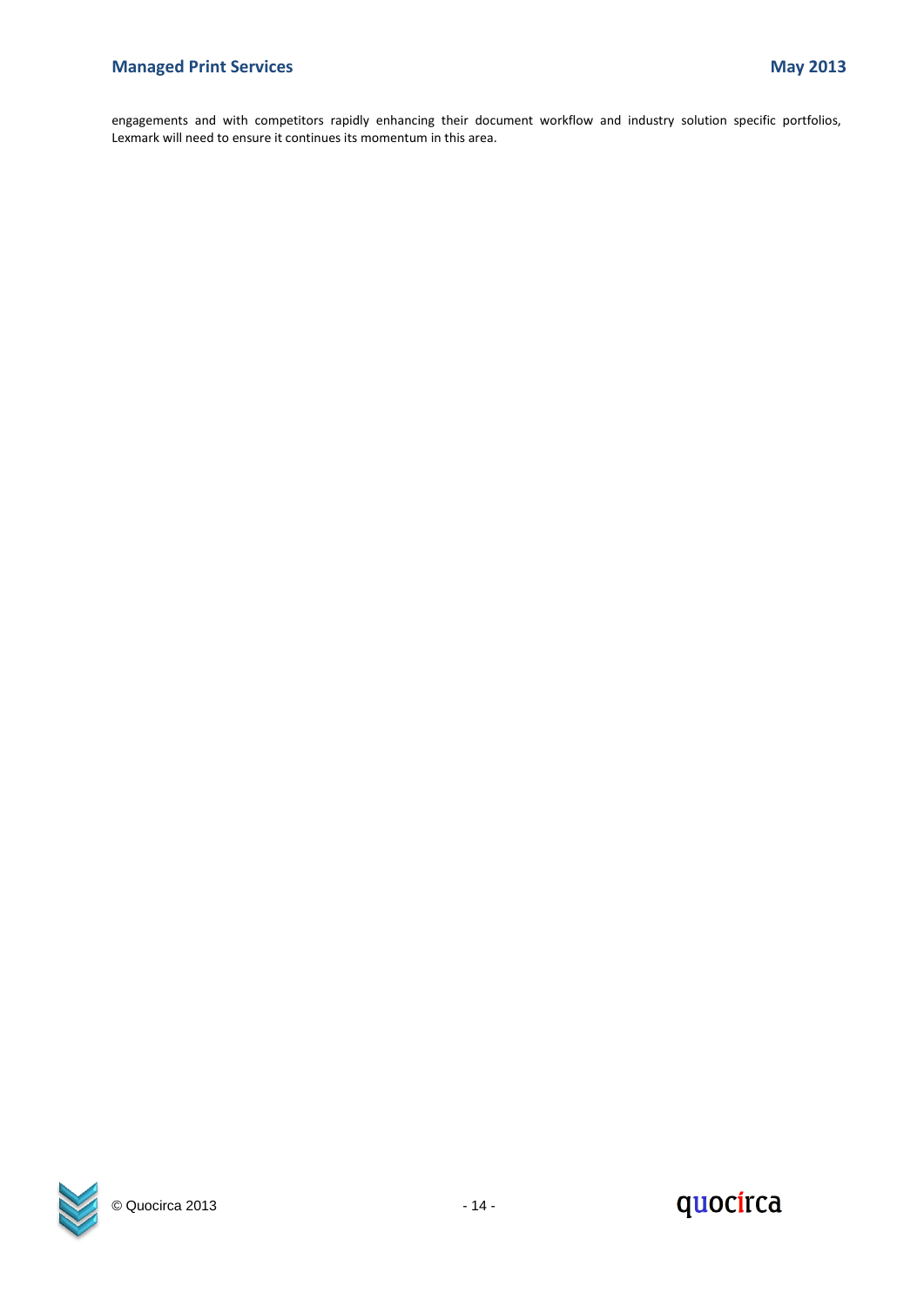### **Managed Print Services May 2013**

<span id="page-14-0"></span>

| <b>Market Presence</b>                  |                                                                                                                                                                                                                                                                                                                                                                                                      |                |  |
|-----------------------------------------|------------------------------------------------------------------------------------------------------------------------------------------------------------------------------------------------------------------------------------------------------------------------------------------------------------------------------------------------------------------------------------------------------|----------------|--|
| <b>Criteria</b>                         | <b>Details</b>                                                                                                                                                                                                                                                                                                                                                                                       | <b>Score</b>   |  |
| <b>Customer base</b>                    | Currently Lexmark has more than 4,000 customers worldwide.                                                                                                                                                                                                                                                                                                                                           | 5              |  |
| <b>MPS strategy</b>                     | Lexmark continues to expand its business process expertise capabilities through a<br>number of acquisitions in 2012, including Brainware. Its industry knowledge and<br>expertise, supported by a range of targeted industry offerings, is now a key<br>differentiator for Lexmark.                                                                                                                  | 5              |  |
| <b>Maturity of offerings</b>            | Lexmark has been offering MPS through its global services division for more than 13<br>years with a well-established global infrastructure, particularly for serving multi-country<br>customers.                                                                                                                                                                                                     | 5              |  |
| <b>Geographical reach</b>               | Lexmark Global Services is present in over 170 countries. The largest part of Lexmark's<br>business is International and it has customers with specific MPS installations in over 81<br>countries.                                                                                                                                                                                                   | 5              |  |
| <b>Financial stability</b>              | Overall revenue was \$3.8bn in 2012 compared to \$4.17bn in 2011. Lexmark phased out<br>its consumer inkjet printers in favour of higher-performance business printers. Although<br>this impacted revenue, this change increased Lexmark's operating profitability and cash<br>flow percentage.                                                                                                      | 5              |  |
| <b>MPS revenue and growth</b>           | Lexmark's worldwide MPS revenue growth in 2012 was 15% and European MPS growth<br>was 16%. As a sign of Lexmark's strong execution and operational capabilities,<br>Lexmark's MPS renewal rate over the past 5 years is reported as 96%. Lexmark's MPS<br>revenue accounts for approximately 30% of its total revenue for 2012. The total<br>contract value of Lexmark's MPS business is over \$7bn. | 4.5            |  |
| <b>Brand awareness</b>                  | Lexmark has strong credentials as an MPS provider in the banking and retail sectors.<br>Lexmark is now more actively driving awareness of its MPS capabilities on a global basis.                                                                                                                                                                                                                    | 4              |  |
| <b>Alliances and partners</b>           | Lexmark has global partnerships with Dell, Fujitsu and IBM. It also has alliances with IT<br>providers, system integrators and teams with channel partners and copier dealers to<br>provide MPS to SMBs and larger organisations. Lexmark has such relationships across<br>Europe.                                                                                                                   | $\overline{4}$ |  |
| <b>Investment/MPS</b><br>resources      | Lexmark continues its investment in document workflow capabilities. Its \$148m<br>acquisition of Brainware was followed with the acquisition of ISYS, search software<br>Nolij, and higher education solutions and clinical content and clinical management<br>software vendor Acuo Technologies.                                                                                                    | 5              |  |
| <b>Final market</b><br>presence ranking | <b>VERY STRONG</b>                                                                                                                                                                                                                                                                                                                                                                                   | $4.72(+)$      |  |

| <b>Completeness of Offering</b>                  |                                                                                                                                                                                                                                                                                                                                                               |              |  |
|--------------------------------------------------|---------------------------------------------------------------------------------------------------------------------------------------------------------------------------------------------------------------------------------------------------------------------------------------------------------------------------------------------------------------|--------------|--|
| <b>Criteria</b>                                  | <b>Details</b>                                                                                                                                                                                                                                                                                                                                                | <b>Score</b> |  |
| <b>Modularity of services</b>                    | Lexmark provides a suite of flexible and modular MPS services that allows it to easily<br>adjust its offerings from small organisations to the largest global enterprises.                                                                                                                                                                                    | 5            |  |
| <b>Range of services</b>                         | Lexmark has a full range of services for managing a distributed fleet environment, and<br>is particularly suited to multi-location engagements. Lexmark has an extensive range<br>of assessment services, which include environmental and document security as<br>standard. Document workflow services have been boosted by recent acquisitions.              | 4.75         |  |
| <b>Help desk capabilities</b>                    | Lexmark provides many variations of help desk services. These include complete<br>function outsourcing, with Lexmark manning the output portion of the help desk and<br>customer training to reduce help desk calls. Lexmark help desk services integrate<br>with internal help desks providing $1^{st}$ level, $2^{nd}$ or $3^{rd}$ level support as needed. | 5            |  |
| <b>CRD/print room support</b>                    | Lexmark offers production and commercial print services, both directly and through<br>third parties. Lexmark also offers intelligent capture solutions that can be deployed in<br>mail and print rooms.                                                                                                                                                       | 4            |  |
| <b>Multi-vendor support</b>                      | Lexmark provides services and support for multi-vendor fleets. Lexmark's MPS tools,<br>systems, processes and resources provide support for third party devices in addition<br>to Lexmark branded devices. Over 30% of devices under Lexmark management are<br>third party devices.                                                                           | 5            |  |
| <b>Remote monitoring</b>                         | Lexmark provides proactive maintenance and support including continuous<br>monitoring allowing for remote diagnostics, trouble-shooting and remote fix. Lexmark<br>estimates that it handles 91% of MPS incidents proactively.                                                                                                                                | 5            |  |
| <b>Mobile printing support</b>                   | Lexmark has significantly enhanced its mobile print offering to support peer-to-peer<br>printing, on-premise and cloud-based printing. Based on a single platform, Lexmark is<br>able to offer MPS customers integrated support and tracking of mobile printing across<br>all devices, without the complexity of integrating third party solutions.           | 5            |  |
| <b>Document workflow</b>                         | Lexmark has an extensive range of industry and horizontal offerings to help<br>streamline business processes. Lexmark has added to this capability with the<br>acquisitions of Perceptive Software, Brainware and Pallas Athena with intelligent<br>capture and workflow, BPM and process mining and mapping software.                                        | 5            |  |
| <b>Final completeness of</b><br>offering ranking | <b>VERY STRONG</b>                                                                                                                                                                                                                                                                                                                                            | $4.84(+)$    |  |



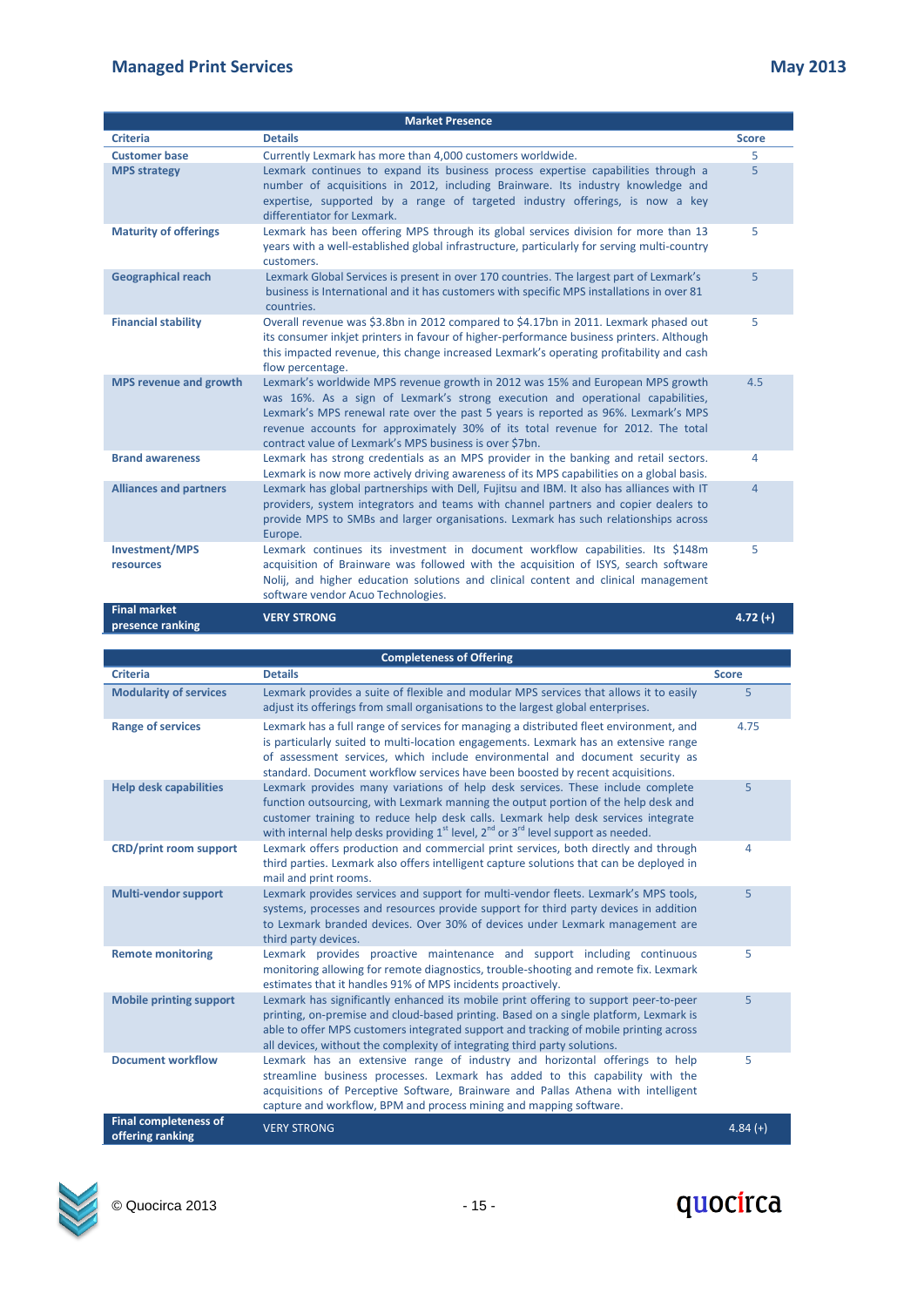### References

1 Quocirca End-User MPS 2013 Study, April 2013 (140 organisations with over 1,000 employees, UK, France, Germany, US

2 Quocirca Print Management Study, September 2012 (150 organisations with over 1,000 employees, UK, France, Germany)

## <span id="page-15-0"></span>Further Reading

The Mobile Print Enterprise[: http://www.quocirca.com/reports/653/the-mobile-print-enterprise](http://www.quocirca.com/reports/653/the-mobile-print-enterprise) Closing the Print Security Gap[: http://www.quocirca.com/reports/624/closing-the-print-security-gap](http://www.quocirca.com/reports/624/closing-the-print-security-gap)